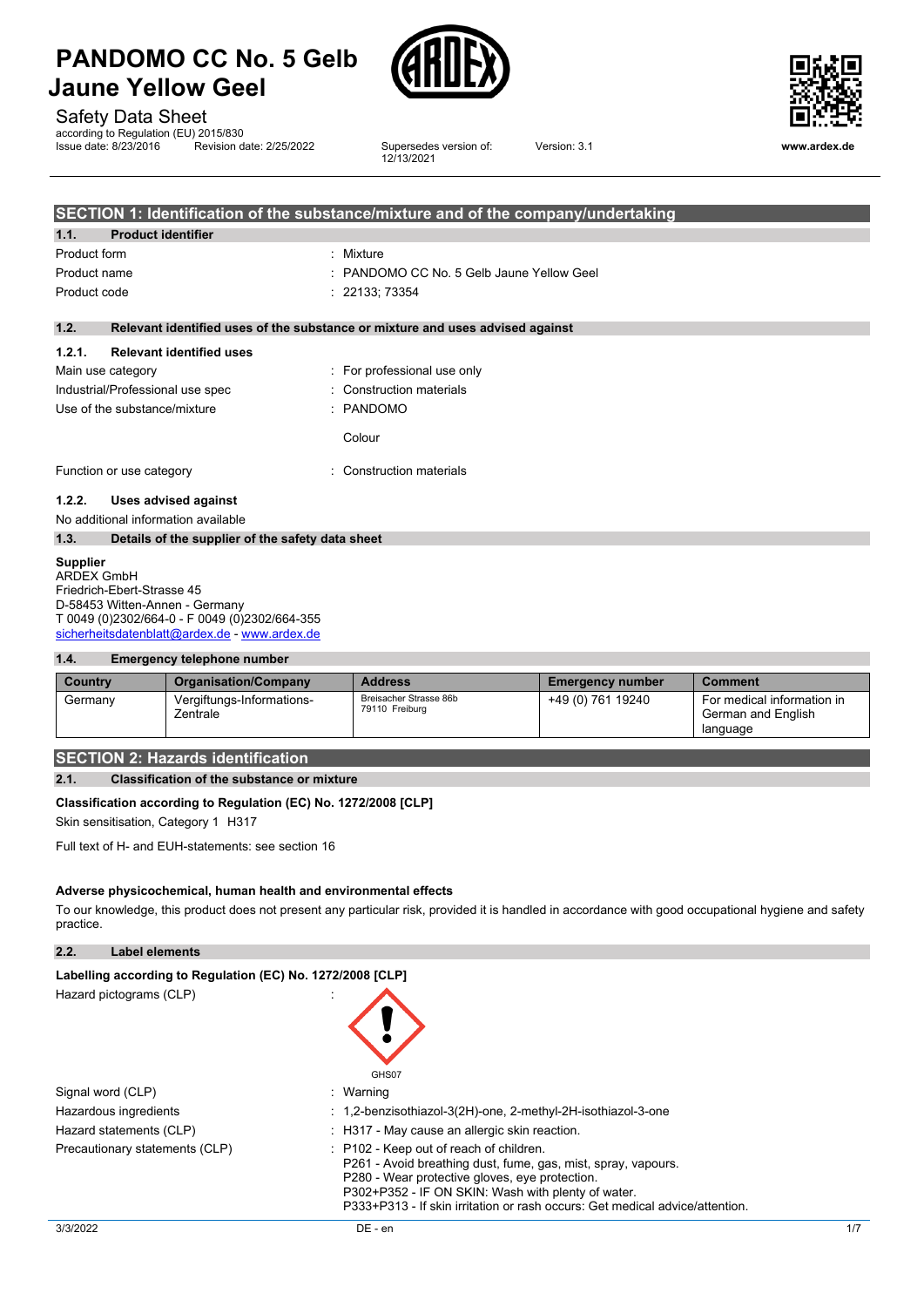Safety Data Sheet

according to Regulation (EU) 2015/830

Extra phrases **in the pharaely contents**: Dispose of contents/container in accordance with regional/national/international/local regulations.

**Labelling according to Directive 67/548/EEC or 1999/45/EC**

#### **2.3. Other hazards**

PBT: not relevant – no registration required

vPvB: not relevant – no registration required

Contains no PBT/vPvB substances ≥ 0.1% assessed in accordance with REACH Annex XIII

### **SECTION 3: Composition/information on ingredients**

#### **3.1. Substances**

#### Not applicable

#### **3.2. Mixtures**

| Maleic acid, polymer with diisobutene, sodium | (CAS-No.) 37199-81-8                                                                                    |              |                                                                                                                                                                                                                          |
|-----------------------------------------------|---------------------------------------------------------------------------------------------------------|--------------|--------------------------------------------------------------------------------------------------------------------------------------------------------------------------------------------------------------------------|
|                                               |                                                                                                         | $1.26 - 2.5$ | Eye Irrit. 2, H319                                                                                                                                                                                                       |
| 2-methyl-2H-isothiazol-3-one                  | (CAS-No.) 2682-20-4<br>(EC-No.) 220-239-6<br>(EC Index-No.) 613-326-00-9<br>(REACH-no) 01-2120764690-50 | $0.125 - 1$  | Acute Tox. 2 (Inhalation), H330<br>Acute Tox. 3 (Dermal), H311<br>Acute Tox. 3 (Oral), H301<br>Skin Sens. 1A, H317<br>Skin Corr. 1B, H314<br>Eye Dam. 1, H318<br>Aguatic Acute 1, H400 (M=10)<br>Aquatic Chronic 1, H410 |

| Specinc concentration minits. |                                                                                                         |                                       |
|-------------------------------|---------------------------------------------------------------------------------------------------------|---------------------------------------|
| <b>Name</b>                   | <b>Product identifier</b>                                                                               | <b>Specific concentration limits</b>  |
| 2-methyl-2H-isothiazol-3-one  | (CAS-No.) 2682-20-4<br>(EC-No.) 220-239-6<br>(EC Index-No.) 613-326-00-9<br>(REACH-no) 01-2120764690-50 | (0.0015 ≤C < 100) Skin Sens. 1A, H317 |

Full text of H- and EUH-statements: see section 16

|                                                                                    | <b>SECTION 4: First aid measures</b>                  |  |                                                                                                                                     |
|------------------------------------------------------------------------------------|-------------------------------------------------------|--|-------------------------------------------------------------------------------------------------------------------------------------|
| 4.1.                                                                               | <b>Description of first aid measures</b>              |  |                                                                                                                                     |
|                                                                                    | First-aid measures general                            |  | Take off contaminated clothing and wash before reuse.                                                                               |
|                                                                                    | First-aid measures after inhalation                   |  | Move the affected person to the fresh air. Get medical advice/attention if you feel unwell.                                         |
|                                                                                    | First-aid measures after skin contact                 |  | Wash skin with plenty of water. If skin irritation occurs: Get medical advice/attention.                                            |
|                                                                                    | First-aid measures after eye contact                  |  | IF IN EYES: Rinse cautiously with water for several minutes. Remove contact lenses, if present<br>and easy to do. Continue rinsing. |
| First-aid measures after ingestion                                                 |                                                       |  | Call a poison center or a doctor if you feel unwell.                                                                                |
| 4.2.<br>Most important symptoms and effects, both acute and delayed                |                                                       |  |                                                                                                                                     |
| Symptoms/effects                                                                   |                                                       |  | : If symptoms persist call a doctor.                                                                                                |
| 4.3.<br>Indication of any immediate medical attention and special treatment needed |                                                       |  |                                                                                                                                     |
| Treat symptomatically.                                                             |                                                       |  |                                                                                                                                     |
|                                                                                    | <b>SECTION 5: Firefighting measures</b>               |  |                                                                                                                                     |
| 5.1.                                                                               | <b>Extinguishing media</b>                            |  |                                                                                                                                     |
|                                                                                    | Suitable extinguishing media                          |  | Water spray. Foam. Carbon dioxide. extinguishing powder.                                                                            |
|                                                                                    | Unsuitable extinguishing media                        |  | Do not use a heavy water stream.                                                                                                    |
| 5.2.                                                                               | Special hazards arising from the substance or mixture |  |                                                                                                                                     |
| Fire hazard                                                                        |                                                       |  | Not dangerous.                                                                                                                      |
| <b>Explosion hazard</b>                                                            |                                                       |  | None.                                                                                                                               |
| Reactivity in case of fire                                                         |                                                       |  | Product is not explosive.                                                                                                           |
| fire                                                                               | Hazardous decomposition products in case of           |  | : Carbon oxides (CO, CO2). Sulphur dioxide.                                                                                         |
| 5.3.                                                                               | <b>Advice for firefighters</b>                        |  |                                                                                                                                     |
|                                                                                    | Precautionary measures fire                           |  | Evacuate area.                                                                                                                      |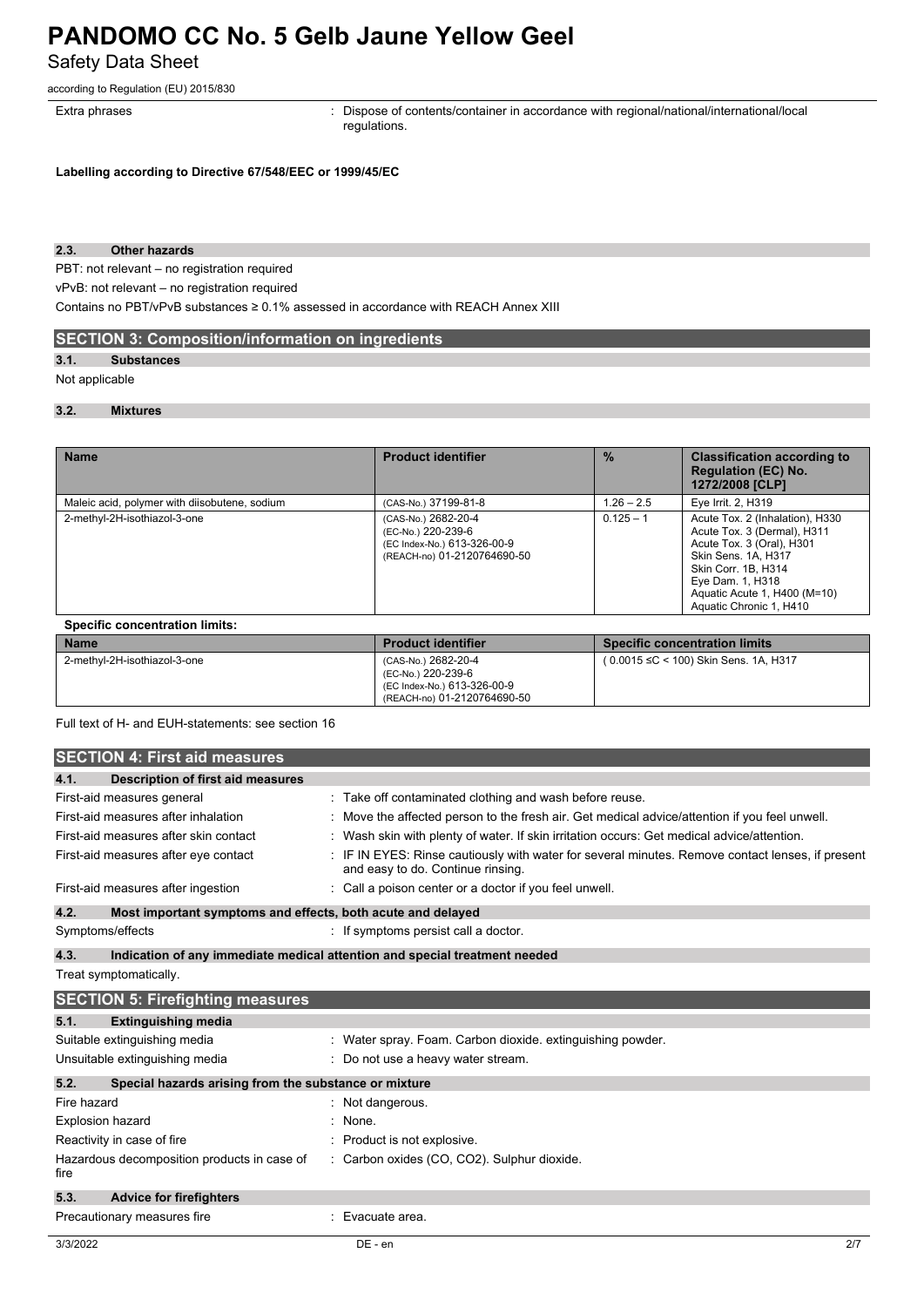Safety Data Sheet

| according to Regulation (EU) 2015/830                                                                                                          |                                                                                                                                                                                                                         |  |  |  |
|------------------------------------------------------------------------------------------------------------------------------------------------|-------------------------------------------------------------------------------------------------------------------------------------------------------------------------------------------------------------------------|--|--|--|
| Firefighting instructions                                                                                                                      | : Contain the extinguishing fluids by bunding.                                                                                                                                                                          |  |  |  |
| Protection during firefighting                                                                                                                 | Do not attempt to take action without suitable protective equipment. Self-contained breathing<br>apparatus.                                                                                                             |  |  |  |
| Other information                                                                                                                              | Fire residues and contaminated fire extinguishing water must be disposed of in accordance<br>with local regulations.                                                                                                    |  |  |  |
| <b>SECTION 6: Accidental release measures</b>                                                                                                  |                                                                                                                                                                                                                         |  |  |  |
| 6.1.                                                                                                                                           | Personal precautions, protective equipment and emergency procedures                                                                                                                                                     |  |  |  |
| General measures                                                                                                                               | : Spills of this product present a serious slipping hazard. Absorb spillage to prevent material<br>damage. Ensure adequate air ventilation.                                                                             |  |  |  |
| 6.1.1.<br>For non-emergency personnel                                                                                                          |                                                                                                                                                                                                                         |  |  |  |
| Protective equipment                                                                                                                           | : Concerning personal protective equipment to use, see section 8.                                                                                                                                                       |  |  |  |
| <b>Emergency procedures</b>                                                                                                                    | : Avoid contact with skin and eyes.                                                                                                                                                                                     |  |  |  |
| 6.1.2.<br>For emergency responders                                                                                                             |                                                                                                                                                                                                                         |  |  |  |
| Protective equipment                                                                                                                           | : Do not attempt to take action without suitable protective equipment. For further information<br>refer to section 8: "Exposure controls/personal protection".                                                          |  |  |  |
| 6.2.<br><b>Environmental precautions</b>                                                                                                       |                                                                                                                                                                                                                         |  |  |  |
|                                                                                                                                                | Avoid release to the environment. Prevent entry to sewers and public waters.                                                                                                                                            |  |  |  |
| 6.3.<br>Methods and material for containment and cleaning up                                                                                   |                                                                                                                                                                                                                         |  |  |  |
| For containment                                                                                                                                | : Collect spillage.                                                                                                                                                                                                     |  |  |  |
| Methods for cleaning up                                                                                                                        | Absorb with liquid-binding material (e.g. sand, diatomaceous earth, acid- or universal binding<br>agents).                                                                                                              |  |  |  |
| Other information                                                                                                                              | : Place in a suitable container for disposal in accordance with the waste regulations (see Section<br>$13)$ .                                                                                                           |  |  |  |
| 6.4.<br><b>Reference to other sections</b>                                                                                                     |                                                                                                                                                                                                                         |  |  |  |
| See Section 8, See Section 7, See Section 13.                                                                                                  |                                                                                                                                                                                                                         |  |  |  |
| <b>SECTION 7: Handling and storage</b>                                                                                                         |                                                                                                                                                                                                                         |  |  |  |
| 7.1.<br>Precautions for safe handling                                                                                                          |                                                                                                                                                                                                                         |  |  |  |
| Additional hazards when processed                                                                                                              | See Section 8.                                                                                                                                                                                                          |  |  |  |
| Precautions for safe handling                                                                                                                  | : Wear personal protective equipment. Ensure good ventilation of the work station. Prevent<br>aerosol formation or splashes.                                                                                            |  |  |  |
| Hygiene measures                                                                                                                               | Do not eat, drink or smoke when using this product. Always wash hands after handling the<br>product. Contaminated work clothing should not be allowed out of the workplace. Wash<br>contaminated clothing before reuse. |  |  |  |
| 7.2.                                                                                                                                           | Conditions for safe storage, including any incompatibilities                                                                                                                                                            |  |  |  |
| <b>Technical measures</b>                                                                                                                      | : Keep container tightly closed in a cool, well-ventilated place.                                                                                                                                                       |  |  |  |
| Storage area                                                                                                                                   | : Keep out of frost.                                                                                                                                                                                                    |  |  |  |
| 7.3.<br>Specific end use(s)                                                                                                                    |                                                                                                                                                                                                                         |  |  |  |
| No additional information available                                                                                                            |                                                                                                                                                                                                                         |  |  |  |
| $\mathbf{A}$ $\mathbf{A}$ $\mathbf{B}$ $\mathbf{A}$ $\mathbf{B}$ $\mathbf{B}$ $\mathbf{B}$ $\mathbf{B}$ $\mathbf{B}$ $\mathbf{B}$ $\mathbf{B}$ |                                                                                                                                                                                                                         |  |  |  |

**SECTION 8: Exposure controls/personal protection 8.1. Control parameters**

| <b>Pigment Yellow 74 (6358-31-2)</b>     |                           |  |
|------------------------------------------|---------------------------|--|
| DNEL/DMEL (Workers)                      |                           |  |
| Long-term - systemic effects, dermal     | $42 \text{ mg/m}^3$       |  |
| Long-term - systemic effects, inhalation | 49 mg/ $m3$               |  |
| 2-methyl-2H-isothiazol-3-one (2682-20-4) |                           |  |
| DNEL/DMEL (Workers)                      |                           |  |
| Acute - local effects, inhalation        | $0.043$ mg/m <sup>3</sup> |  |
| Long-term - local effects, inhalation    | $0.021$ mg/m <sup>3</sup> |  |
| DNEL/DMEL (General population)           |                           |  |
| Acute - systemic effects, oral           | 0.053 mg/kg bw/day        |  |
| Acute - local effects, inhalation        | $0.043$ mg/m <sup>3</sup> |  |
| Long-term - systemic effects.oral        | 0.027 mg/kg bw/day        |  |
| Long-term - local effects, inhalation    | $0.021$ mg/m <sup>3</sup> |  |
| PNEC (Water)                             |                           |  |
| PNEC aqua (freshwater)                   | $3.39 \mu g/l$            |  |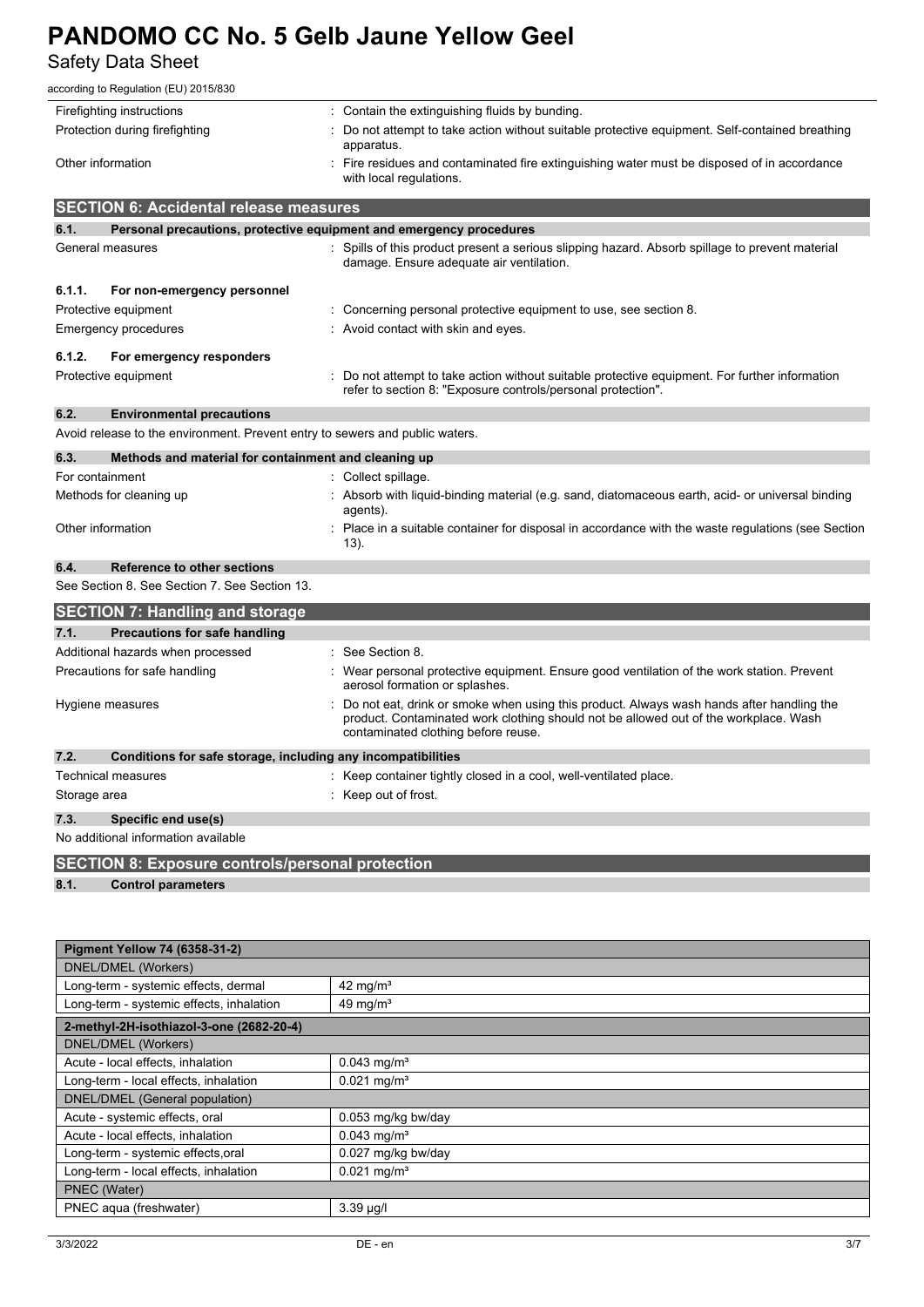Safety Data Sheet

according to Regulation (EU) 2015/830

| 2-methyl-2H-isothiazol-3-one (2682-20-4)   |                   |  |
|--------------------------------------------|-------------------|--|
| PNEC agua (marine water)                   | $3.39 \mu q/l$    |  |
| PNEC (Soil)                                |                   |  |
| PNEC soil                                  | $0.047$ mg/kg dwt |  |
| PNEC (STP)                                 |                   |  |
| PNEC sewage treatment plant<br>$0.23$ mg/l |                   |  |
| 8.2.<br><b>Exposure controls</b>           |                   |  |

#### **Appropriate engineering controls:**

Ensure good ventilation of the work station.

#### **Hand protection:**

Protective gloves. Please follow the instructions related to the permeability and the penetration time provided by the manufacturer. Choosing the proper glove is a decision that depends not only on the type of material, but also on other quality features, which differ for each manufacturer. Since the product consists of several substances, the durability of the glove material cannot be estimated and needs to be tested before use

#### **Eye protection:**

Avoid splashing. Wear closed safety glasses

#### **Skin and body protection:**

Wear proper protective equipment

#### **Respiratory protection:**

In case of inadequate ventilation wear respiratory protection. Do not breathe gas/fumes/vapour/spray



#### **Environmental exposure controls:**

Avoid release to the environment.

#### **Other information:**

Handle in accordance with good industrial hygiene and safety procedures.

| <b>SECTION 9: Physical and chemical properties</b>            |                                      |  |  |
|---------------------------------------------------------------|--------------------------------------|--|--|
| Information on basic physical and chemical properties<br>9.1. |                                      |  |  |
| Physical state                                                | Liquid                               |  |  |
| Colour                                                        | Yellow.                              |  |  |
| Odour                                                         | characteristic.                      |  |  |
| Odour threshold                                               | No data available                    |  |  |
| рH                                                            | $: 10 - 11$                          |  |  |
| Relative evaporation rate (butylacetate=1)                    | No data available                    |  |  |
| Melting point                                                 | Not applicable                       |  |  |
| Freezing point                                                | No data available                    |  |  |
| Boiling point                                                 | 100 °C                               |  |  |
| Flash point                                                   | No data available                    |  |  |
| Auto-ignition temperature                                     | No data available                    |  |  |
| Decomposition temperature                                     | No data available                    |  |  |
| Flammability (solid, gas)                                     | Not applicable                       |  |  |
| Vapour pressure                                               | No data available                    |  |  |
| Relative vapour density at 20 °C                              | No data available                    |  |  |
| Relative density                                              | No data available                    |  |  |
| Density                                                       | $1 - 1.2$ g/cm <sup>3</sup>          |  |  |
| Solubility                                                    | Forms emulsion in presence of water. |  |  |
| Partition coefficient n-octanol/water (Log Pow)               | No data available                    |  |  |
| Viscosity, kinematic                                          | No data available                    |  |  |
| Viscosity, dynamic                                            | 70 - 200 mPa.s                       |  |  |
| <b>Explosive properties</b>                                   | No data available                    |  |  |
| Oxidising properties                                          | No data available                    |  |  |
| <b>Explosive limits</b>                                       | No data available                    |  |  |
|                                                               |                                      |  |  |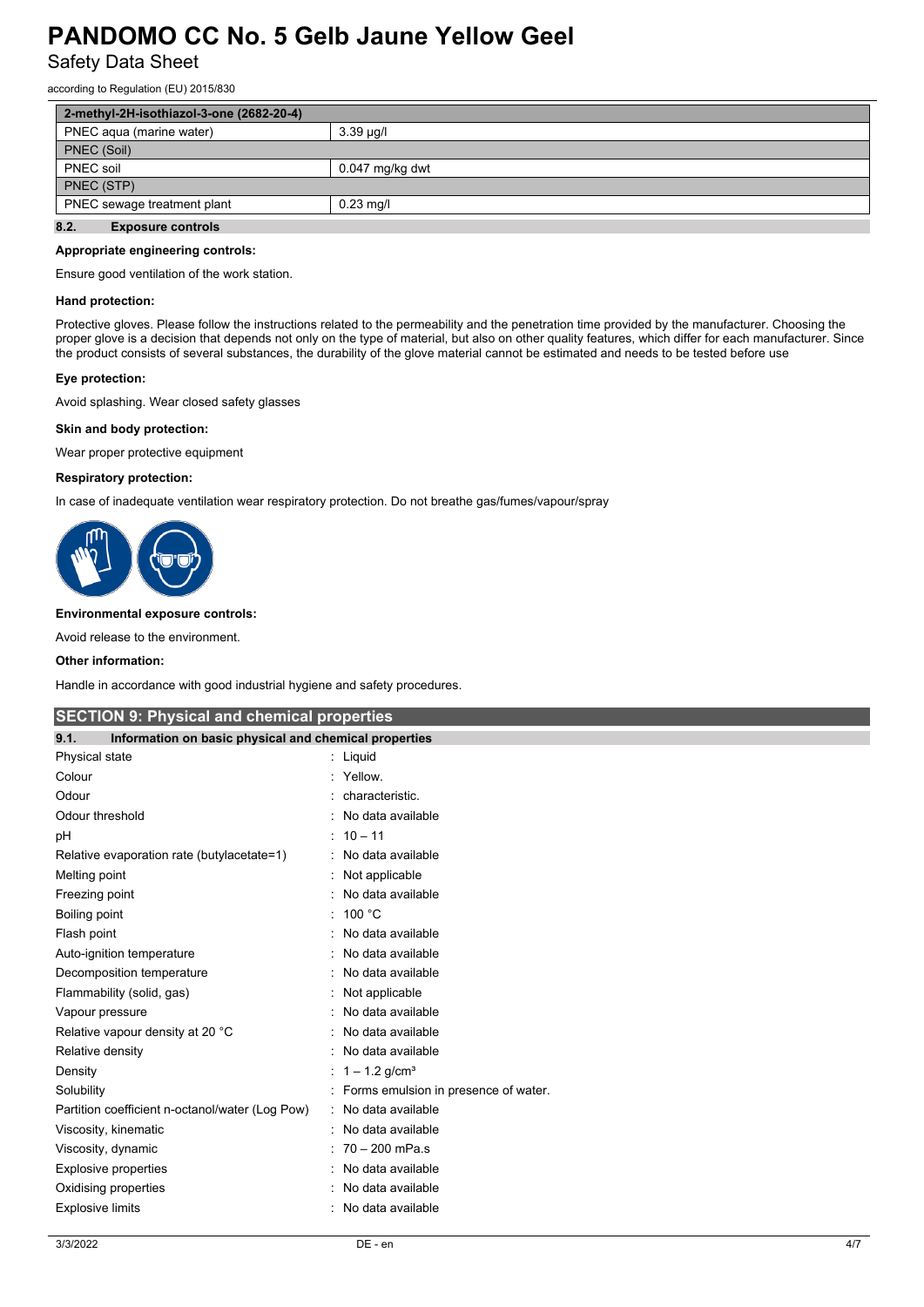Safety Data Sheet

according to Regulation (EU) 2015/830

Carbon monoxide. Carbon dioxide.

| <b>SECTION 11: Toxicological information</b> |                                      |                |
|----------------------------------------------|--------------------------------------|----------------|
| 11.1.                                        | Information on toxicological effects |                |
| Acute toxicity                               |                                      | Not classified |

| 2-methyl-2H-isothiazol-3-one (2682-20-4)               |                                                                                                                                            |  |
|--------------------------------------------------------|--------------------------------------------------------------------------------------------------------------------------------------------|--|
| LD50 oral rat                                          | 120 mg/kg bodyweight (EPA OPPTS 870.1100: Acute Oral Toxicity, Rat, Female,<br>Experimental value, Oral, 7 day(s))                         |  |
| LD50 dermal rat                                        | 242 mg/kg bodyweight (OECD 402: Acute Dermal Toxicity, 24 h, Rat, Male / female,<br>Experimental value, Dermal, 14 day(s))                 |  |
| LC50 Inhalation - Rat                                  | 0.11 mg/l (OECD 403: Acute Inhalation Toxicity, 4 h, Rat, Male / female, Experimental value,<br>Inhalation (aerosol), $7 \text{ day}(s)$ ) |  |
| Skin corrosion/irritation                              | : Not classified                                                                                                                           |  |
|                                                        | pH: 10 - 11                                                                                                                                |  |
| Serious eye damage/irritation                          | : Not classified                                                                                                                           |  |
|                                                        | $pH: 10 - 11$                                                                                                                              |  |
| Respiratory or skin sensitisation                      | : May cause an allergic skin reaction.                                                                                                     |  |
| Germ cell mutagenicity                                 | : Not classified                                                                                                                           |  |
| Carcinogenicity                                        | : Not classified                                                                                                                           |  |
| Reproductive toxicity                                  | : Not classified                                                                                                                           |  |
| STOT-single exposure                                   | : Not classified                                                                                                                           |  |
| STOT-repeated exposure                                 | : Not classified                                                                                                                           |  |
| Aspiration hazard                                      | : Not classified                                                                                                                           |  |
| Potential adverse human health effects and<br>symptoms | : No data available.                                                                                                                       |  |

| <b>SECTION 12: Ecological information</b> |                                                                                                                                 |  |
|-------------------------------------------|---------------------------------------------------------------------------------------------------------------------------------|--|
| 12.1.<br><b>Toxicity</b>                  |                                                                                                                                 |  |
| Ecology - general                         | : The product is not considered harmful to aquatic organisms nor to cause long-term adverse<br>effects in the environment.      |  |
| Ecology - water                           | : Avoid undiluted product to come into sewer or superficial water.                                                              |  |
| 2-methyl-2H-isothiazol-3-one (2682-20-4)  |                                                                                                                                 |  |
| ErC50 algae                               | 0.23 mg/l (Equivalent or similar to OECD 201, 96 h, Pseudokirchneriella subcapitata, Static<br>system, Experimental value, GLP) |  |

| 12.2.<br>Persistence and degradability         |                                     |  |
|------------------------------------------------|-------------------------------------|--|
| <b>PANDOMO CC No. 5 Gelb Jaune Yellow Geel</b> |                                     |  |
| Persistence and degradability                  | Not applicable.                     |  |
| 2-methyl-2H-isothiazol-3-one (2682-20-4)       |                                     |  |
| Persistence and degradability                  | Not readily biodegradable in water. |  |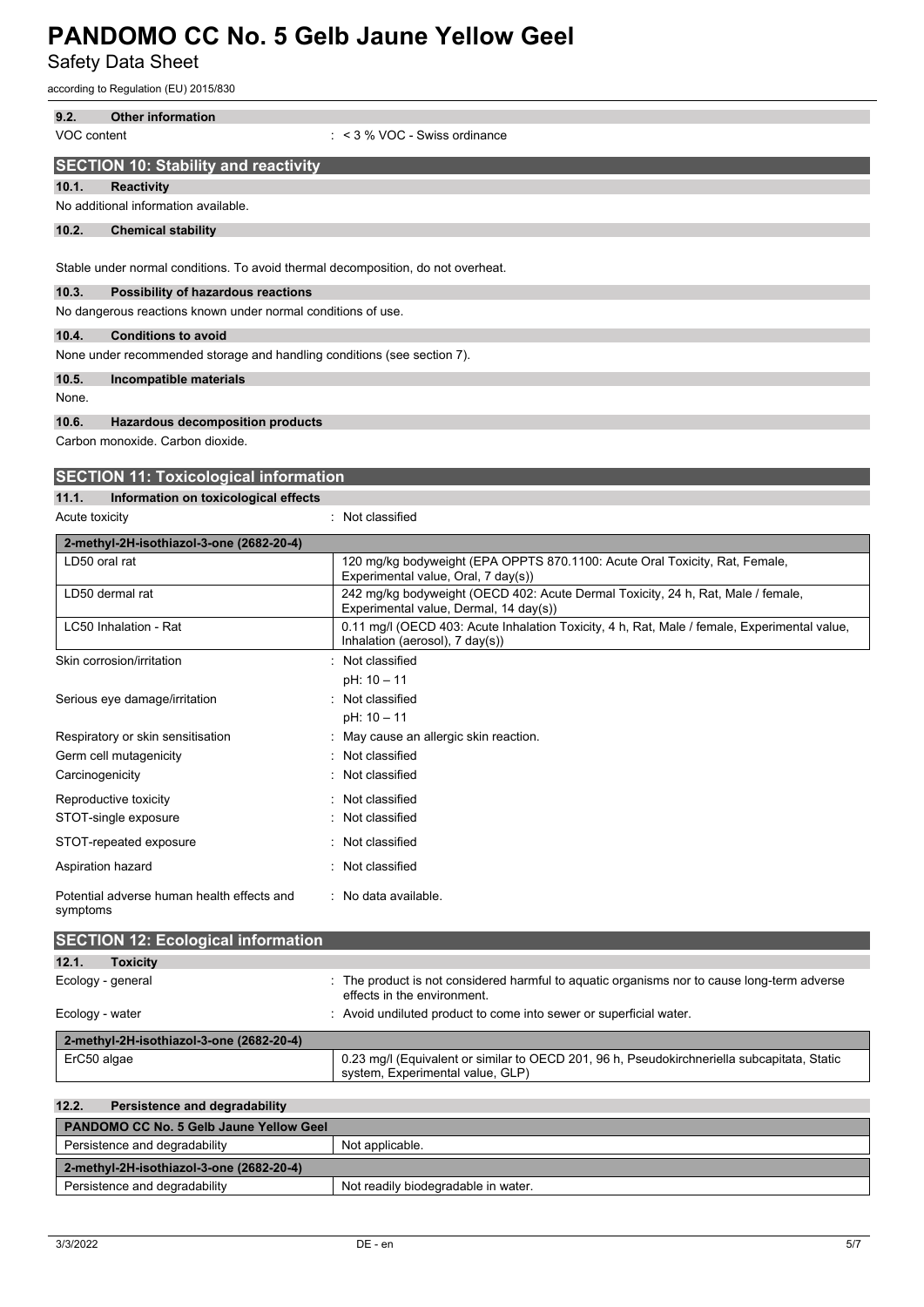Safety Data Sheet

according to Regulation (EU) 2015/830

| 12.3.<br><b>Bioaccumulative potential</b>                                                                              |                                                          |                                                                                                                                                                                 |  |  |
|------------------------------------------------------------------------------------------------------------------------|----------------------------------------------------------|---------------------------------------------------------------------------------------------------------------------------------------------------------------------------------|--|--|
| PANDOMO CC No. 5 Gelb Jaune Yellow Geel                                                                                |                                                          |                                                                                                                                                                                 |  |  |
| Bioaccumulative potential                                                                                              | No bioaccumulation.                                      |                                                                                                                                                                                 |  |  |
| 2-methyl-2H-isothiazol-3-one (2682-20-4)                                                                               |                                                          |                                                                                                                                                                                 |  |  |
| BCF - Fish [1]                                                                                                         | Experimental value)                                      | 5.75 - 48.1 (56 day(s), Lepomis macrochirus, Flow-through system, Fresh water,                                                                                                  |  |  |
| Partition coefficient n-octanol/water (Log Pow)                                                                        | Method, 25 °C)                                           | -0.486 (Experimental value, OECD 107: Partition Coefficient (n-octanol/water): Shake Flask                                                                                      |  |  |
| Bioaccumulative potential                                                                                              | Low potential for bioaccumulation (BCF < 500).           |                                                                                                                                                                                 |  |  |
| 12.4.<br><b>Mobility in soil</b>                                                                                       |                                                          |                                                                                                                                                                                 |  |  |
| <b>PANDOMO CC No. 5 Gelb Jaune Yellow Geel</b>                                                                         |                                                          |                                                                                                                                                                                 |  |  |
| Ecology - soil                                                                                                         | No information available.                                |                                                                                                                                                                                 |  |  |
| 2-methyl-2H-isothiazol-3-one (2682-20-4)                                                                               |                                                          |                                                                                                                                                                                 |  |  |
| Surface tension                                                                                                        |                                                          | 68.8 mN/m (19.5 °C, 1 g/l, OECD 115: Surface Tension of Aqueous Solutions)                                                                                                      |  |  |
| Organic Carbon Normalized Adsorption<br>Coefficient (Log Koc)                                                          | Experimental value, GLP)                                 | 1.06 (log Koc, OECD 106: Adsorption/Desorption Using a Batch Equilibrium Method,                                                                                                |  |  |
| Ecology - soil                                                                                                         | Highly mobile in soil.                                   |                                                                                                                                                                                 |  |  |
| 12.5.<br><b>Results of PBT and vPvB assessment</b>                                                                     |                                                          |                                                                                                                                                                                 |  |  |
| <b>PANDOMO CC No. 5 Gelb Jaune Yellow Geel</b>                                                                         |                                                          |                                                                                                                                                                                 |  |  |
| PBT: not relevant - no registration required                                                                           |                                                          |                                                                                                                                                                                 |  |  |
| vPvB: not relevant - no registration required                                                                          |                                                          |                                                                                                                                                                                 |  |  |
| <b>Component</b>                                                                                                       |                                                          |                                                                                                                                                                                 |  |  |
| 2-methyl-2H-isothiazol-3-one (2682-20-4)                                                                               |                                                          | This substance/mixture does not meet the PBT criteria of REACH regulation, annex XIII<br>This substance/mixture does not meet the vPvB criteria of REACH regulation, annex XIII |  |  |
| 12.6.<br>Other adverse effects                                                                                         |                                                          |                                                                                                                                                                                 |  |  |
| Additional information<br>: Avoid release to the environment.                                                          |                                                          |                                                                                                                                                                                 |  |  |
| <b>SECTION 13: Disposal considerations</b>                                                                             |                                                          |                                                                                                                                                                                 |  |  |
| 13.1.<br><b>Waste treatment methods</b>                                                                                |                                                          |                                                                                                                                                                                 |  |  |
| Regional legislation (waste)                                                                                           | Disposal must be done according to official regulations. |                                                                                                                                                                                 |  |  |
| Waste treatment methods<br>Dispose of contents/container in accordance with licensed collector's sorting instructions. |                                                          |                                                                                                                                                                                 |  |  |
| Sewage disposal recommendations                                                                                        | Do not discharge into drains or the environment.         |                                                                                                                                                                                 |  |  |
| European List of Waste (LoW) code                                                                                      |                                                          | 08 04 10 - waste adhesives and sealants other than those mentioned in 08 04 09                                                                                                  |  |  |
| <b>SECTION 14: Transport information</b>                                                                               |                                                          |                                                                                                                                                                                 |  |  |
| In accordance with ADR / IMDG / IATA / ADN / RID                                                                       |                                                          |                                                                                                                                                                                 |  |  |
| ADR<br><b>IMDG</b>                                                                                                     | <b>IATA</b>                                              | <b>RID</b><br><b>ADN</b>                                                                                                                                                        |  |  |

| <b>ADR</b>                             | <b>IMDG</b>   | <b>IATA</b>   | <b>ADN</b>    | <b>RID</b>    |
|----------------------------------------|---------------|---------------|---------------|---------------|
| <b>UN number</b><br>14.1.              |               |               |               |               |
| Not regulated                          | Not regulated | Not regulated | Not regulated | Not regulated |
| 14.2.<br>UN proper shipping name       |               |               |               |               |
| Not regulated                          | Not regulated | Not regulated | Not regulated | Not regulated |
| Not regulated                          | Not regulated | Not regulated | Not regulated | Not regulated |
|                                        |               |               |               |               |
| Transport hazard class(es)<br>14.3.    |               |               |               |               |
| Not regulated                          | Not regulated | Not regulated | Not regulated | Not regulated |
| Not regulated                          | Not regulated | Not regulated | Not regulated | Not regulated |
| 14.4.<br><b>Packing group</b>          |               |               |               |               |
| Not regulated                          | Not regulated | Not regulated | Not regulated | Not regulated |
| 14.5.<br><b>Environmental hazards</b>  |               |               |               |               |
| Not regulated                          | Not regulated | Not regulated | Not regulated | Not regulated |
| No supplementary information available |               |               |               |               |

## **14.6. Special precautions for user**

### **- Overland transport**

Not regulated

### **- Transport by sea**

Not regulated

## **- Air transport**